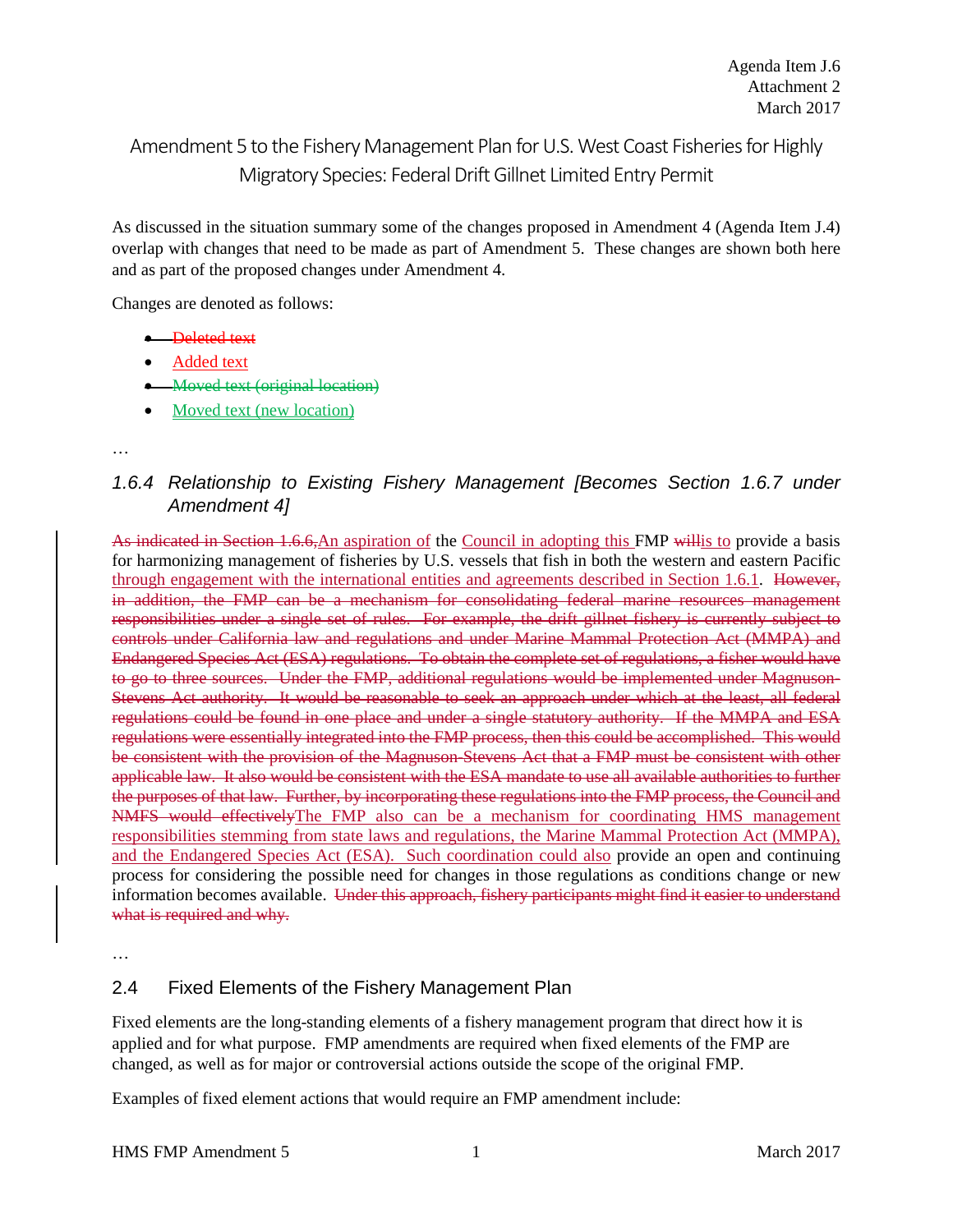- changes to management objectives;
- changes to the species in the management unit (actively managed species);
- changes to the methods for determining MSY, OY and SDC;<sup>[1](#page-1-0)</sup>
- amendments to any procedures required by the FMP;
- implementation of limited entry programs. This FMP does not propose a federal limited entry program for any HMS fishery at this time. The Council adopted a control date of March 9, 2000, for commercial and party/charter fisheries for HMS in anticipation that a limited access program may be needed in the near future. Meanwhile, existing state limited entry programs for HMS fisheries will remain in effect when the FMP is implemented; and
- allowing a longline fishery in the EEZ (other than through approved activities under an EFP).

…

## *6.2.1 Drift Gillnet Fishery Management Measures [Becomes Section 6.6.1 under Amendment 4]*

#### **Background**

The drift large-mesh (14" minimum mesh size) gillnet fishery for swordfish and shark (14" minimum mesh size) is managed under numerous complex and detailed federal and state regulations to protect the populations fished as well as the protected species incidentally taken. These regulations are described in Appendixes B and C to the original FMP FEIS (PFMC 2003), the latter being the California code for fishing swordfish and shark with minimum stretched mesh of 14 inches required. Briefly, the regulations (for ∃14" stretched mesh only) drift gillnets are as followsfor large-mesh drift gillnets include:

#### **Federal Regulations**

Take Reduction Team (POCTRT) measuresIn addition to protect marine mammals:

- Acoustic deterrent devices (pingers) are state permits, a federal HMS permit is required on drift gillnets to deter entanglement of marine mammals. .
	- All drift gillnets must be fished at minimum depth below the surface of 6 fm (10.9 m).
	- Skipper workshops may be required.
	- Vessels must provide accommodations for observers when assigned.
	- Federal Turtle Conservation Closed Areas:
	- Drift gillnet fishing may not be conducted:.
		- **E** In the portion of the EEZ bounded by the coordinates 36° 18.5' N latitude (Point Sur), to 34°27' N latitude, 123° 35' W longitude (off CA); then to 129° W longitude; then north to  $45^{\circ}$  N latitude (off OR); then east to the point where  $45^{\circ}$  N latitude meets land (OR), through year 2003 from August 15 to November 15;
		- <sup>•</sup> In the portion of the EEZ south of Point Conception, California (34°27' N latitude) and west to 120° W longitude from August 15 to August 31 and again from January 1

<span id="page-1-0"></span><sup>&</sup>lt;sup>1</sup> Numerical estimates of these reference points may be periodically revised, based on the best scientific information, without requiring an FMP amendment. Any such revised determinations, after approval by NMFS, will be published in the annual SAFE report (see Section 4.3).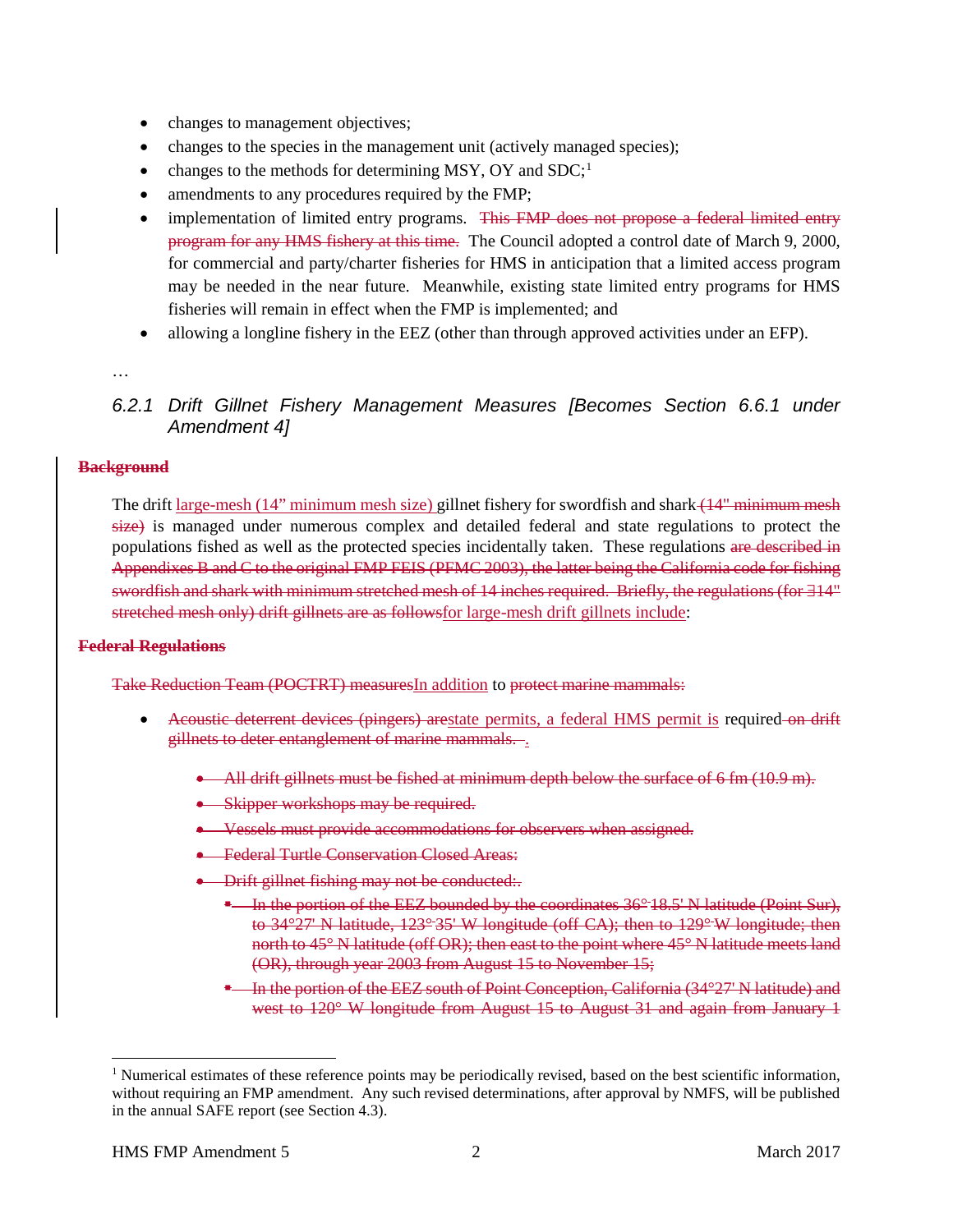### through January 31 during a forecasted or occurring El Niño, as announced by NMFS $^2$  $^2$ . **State Restrictions (applicable to vessels operating from the state's ports)**

Participation restrictions:

**.** The California and Oregon limited entry programs for the swordfish/shark drift gillnet fisheries.

Gear restrictions (California):

- The maximum cumulative length of a shark or swordfish gill net(s) on the net reel of a vessel, on the dock of the vessel, and/or in the water at any time shall not exceed 6,000 ft in float line length, except that up to 250 fm of spare net (in separate panels not to exceed 100 fm) may be on board the vessel stowed in lockers, wells, or other storage.
- **The use of quick disconnect devices to attach net panels is prohibited.**
- **Drift gillnets must be at least 14 inch stretch mesh.**
- **The unattached portion of a net must be marked by a pole with a radar reflector.**

Mainland area restrictions/closures:

**Drift gillnets cannot be used:** 

- In the EEZ off California from February 1 to April 30.

- In the portion of the EEZ off California within 75 nm of the coastline from May 1 to August 14.

In the portion of the EEZ off California within 25 nm of the coastline from Dec. 15 through Jan. 31.

In the portion of the EEZ bounded by a direct line connecting Dana Point; Church Rock on Catalina Island; and Point La Jolla, San Diego County; and the inner boundary of the EEZ from August 15 through September 30 each year.

In the portion of the EEZ within 12 nm from the nearest point on the mainland shore north to the Oregon border from a line extending due west from Point Arguello.

- East of a line running from Point Reyes to Noonday Rock to the westernmost point of southeast Farallon Island to Pillar Point.

In the portion of the EEZ within 75 nm of the Oregon shoreline from May 1 through August 14, and within 1000 fm the remainder of the year.

- Off Washington (Washington does not authorize this HMS gear).

Channel Islands (California) closures:

**•** Drift gillnets cannot be used:

- In the portion of the EEZ within six nm westerly, northerly, and easterly of the shoreline of San Miguel Island between a line extending six nm west magnetically from Point Bennett and a line extending six nm east magnetically from Cardwell Point and within six nm westerly, northerly, and easterly of the

<span id="page-2-0"></span> $2 - A$  final rule was published December 16, 2003, at 68 FR 69967, changing 50 CFR  $\S$  223.206(d).to prohibit fishing during the months of June, July, and August, which NMFS has concluded offers more protection for loggerheads while having less impact on the fishery than a closure in January and August.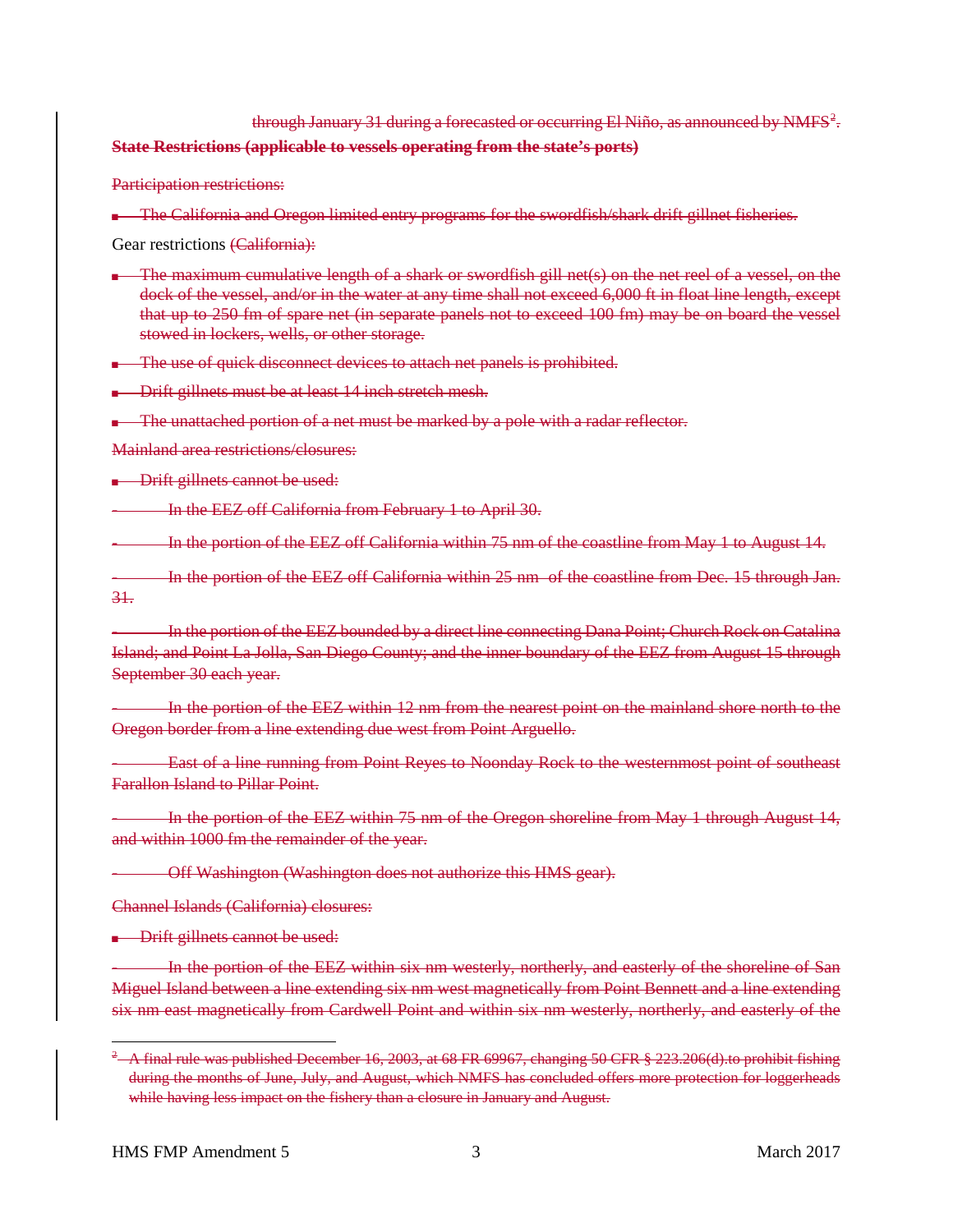shoreline of Santa Rosa Island between a line extending six nm west magnetically from Sandy Point and a line extending six nm east magnetically from Skunk Point, from May 1 through July 31 each year.

In the portion of the EEZ within 10 nm westerly, southerly, and easterly of the shoreline of San Miguel Island between a line extending 10 nm west magnetically from Point Bennett and a line extending 10 nm east magnetically from Cardwell Point and within 10 nm westerly, southerly, and easterly of the shoreline of Santa Rosa Island between a line extending 10 nm west magnetically from Sandy Point and a line extending 10 nm east magnetically from Skunk Point from May 1 through July 31 each year.

- In the portion of the EEZ within a radius of 10 nm of the west end of San Nicolas Island from May 1 through July 31 each year.

In the portion of the EEZ within six of the coastline on the northerly and easterly side of San Clemente Island, lying between a line extending six nm west magnetically from the extreme northerly end of San Clemente Island to a line extending six nm east magnetically from Pyramid Head from August 15 through September 30 each year.

- The federal Turtle Conservation Closed Areas are based on recommendation from the identified in the Pacific Offshore Cetacean Take Reduction Team (POCTRT or TRT), which was modified by NMFS after considering fishery observer data and recent satellite telemetry tracking data obtained from two leatherback sea turtles that were tagged in Monterey Bay in September 2000; and on existing state restrictions that regulate drift gillnet gear and regulate drift gillnet use in certain times or places. In an effort to minimize the economic impact of the time and area closures, the above "modified" TRT recommendation was developed to provide access to the productive fishing grounds north of Point Conception, which is consistent with the intent of the TRT proposal, while still providing at least an equal, if not greater, level of protection for leatherback and loggerhead sea turtles. In addition, the modified TRT recommendation does not include the lowering of the net to at least 60 feet as recommended by the TRT because observer data (1990-2000) do not suggest that the lengthening of extenders to 60 ft would result in a definite decrease in leatherback interactions. The original *trigger* language identified by the TRT to extend the area closure in a southerly direction to Point Conception if a leatherback was observed was also removed because NMFS did not consider this extra precaution to be necessary based on the distribution of the turtles. Although the TRT recommended 36°15' N latitude as the southern boundary of the closed area, Point Sur was set as the southern boundary because it is a more recognizable landmark and only three miles north of 36° 15' N latitude. The diagonal line from Point Sur to 34° 27' N latitude, 123° 35' W longitude was developed by plotting the satellite tracking data of two leatherback turtles, keeping the southernmost turtle trajectory north of the diagonal line. The reason for this precaution is to protect a potential migratory corridor of leatherbacks departing Monterey Bay for western Pacific nesting beaches. NMFS hopes to learn more about this migratory corridor through additional satellite tag attachments on turtles leaving Monterey Bay, in order to minimize the impact of commercial fisheries on leatherbacksPlan are required.
- This FMP endorses or adopts in the FMP allA drift gillnet can be no longer than 6,000 ft.
- The gear is prohibited in waters off of Washington. This reflects an existing state of Washington prohibition on the use of drift gillnet gear
- Protected resource area closures include the Pacific Leatherback Conservation Area and the Pacific Loggerhead Conservation Area. The Pacific Loggerhead Conservation Area is effective June, July and August during a forecasted or occurring El Niño event.
- Mainland area closures include a complete closure of the fishery off of California February 1-April 30, within 75 nm May 1-August 14, and within 25 nm December 15-January 31 the following year; and east of a line approximating 1,000 fm off of Oregon
- There are other discrete area closures along the California coast and around the Channel Islands.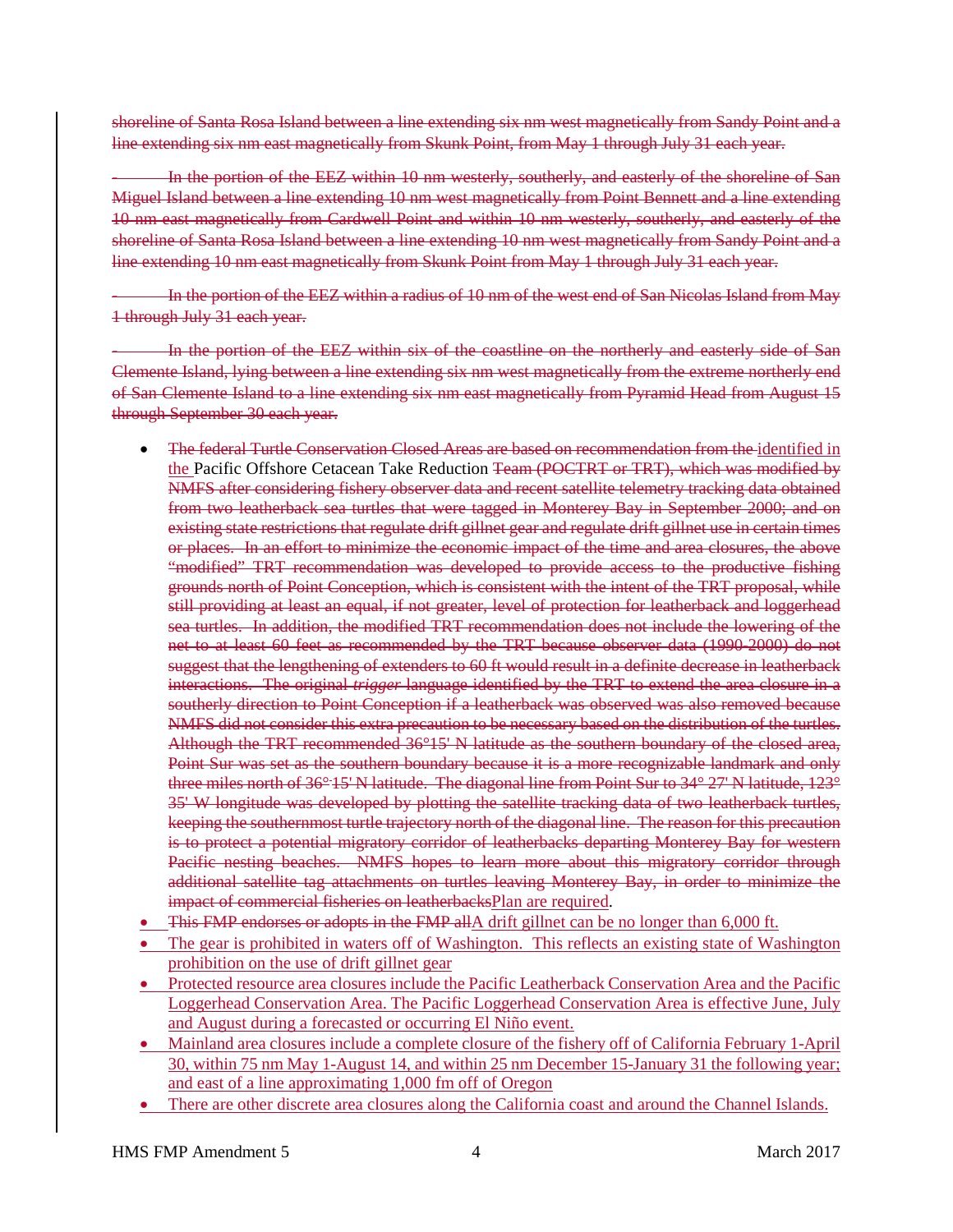Regulations implemented through this FMP reflect federal conservation and management measures in place under the MMPA and ESA; adopts and all state regulations for swordfish/shark drift gillnet fishing under Magnuson-Stevens authority except limited entry programs (which will remainremained under states' authority); modifies an OR closure inside 1000 fm (or way point equivalent) to be in effect year round; closes EEZ waters off WA to all drift gillnet fishers; and continues the current turtle protection closure north of Point Sur, CA to 45° N latitude (August 15 to November 15). During a forecasted or occurring El Niño event (August and January) a specified area south of Pt. Conception to 120° W longitude is closed during June, July and August. The reason for this closure is existing federal and state regulations, including current states' drift gillnet time-area closures and gear restrictions (except for an Oregon spring-summer closure) were deemed appropriate for adopting intact. However, the). In 2004, when the FMP was adopted, the Council concluded it was premature to federalize the states' limited entry programs, with its increase in federal costs and administrative burdens. Existing time/area closures in federal and state regulations were deemed appropriate for adopting intact. Closures off Washington and Oregon are intended to protect the common thresher shark, sea turtles, and marine mammals.

The FMP modifies the current state regulations to prohibit, year round, drift gillnet fishing for swordfish and sharks in EEZ waters off OR east of a line approximating the 1,000 fm curve (deleting the May-August prohibition within 75 nm) and prohibits HMS DGN fishing in all EEZ waters off WA. The state of Washington currently does not allow the use of drift gillnet gear and Oregon does not allow drift gillnets to target thresher shark, although DGN vessels have fished off both states and landed their catch in California.

…

### *6.2.5 Permits [Becomes Section 6.2.1 under Amendment 4]*

Permits are a standard tool used in virtually all fishery management plans to support management by:

- Enhancing or facilitating collection of biological, economic or social data.
- Facilitating enforcement of laws and regulations.
- Identifying those who would be affected by actions to prevent or reduce excess capacity in the fishery.
- Providing information to meet international obligations.

A special kind of permit may be required for limited entry into a fishery. However, no limited entry systems are proposed at this time. Implementation of a limited entry program would require an FMP-plan amendment. The Council adopted a control date of March 9, 2000 for commercial and charter fisheries for HMS, in anticipation that a limited access program may be needed in the future.

#### **Commercial Permits**

This FMP requires a federal permit for all commercial HMS vessels that fish for HMS off of, or land HMS in, the States of California, Oregon, and Washingtonwith a specific endorsement for each gear type (harpoon, drift gillnet, surface hook and line, purse seine, and pelagic longline). Initially, tThere will be are no qualification criteria, such as minimum amount of landings, to obtain specific gear endorsements. Any commercial fisher may obtain the required gear endorsements for any authorized gear type. This general HMS permit is endorsed for each specific HMS gear type to be used. The permit is to be issued to a vessel owner for each specific fishing vessel used in commercial HMS fishing. This action is a practical procedure for tracking and controlling, by permits, commercial HMS fishing activities and the effects of regulations on those activities.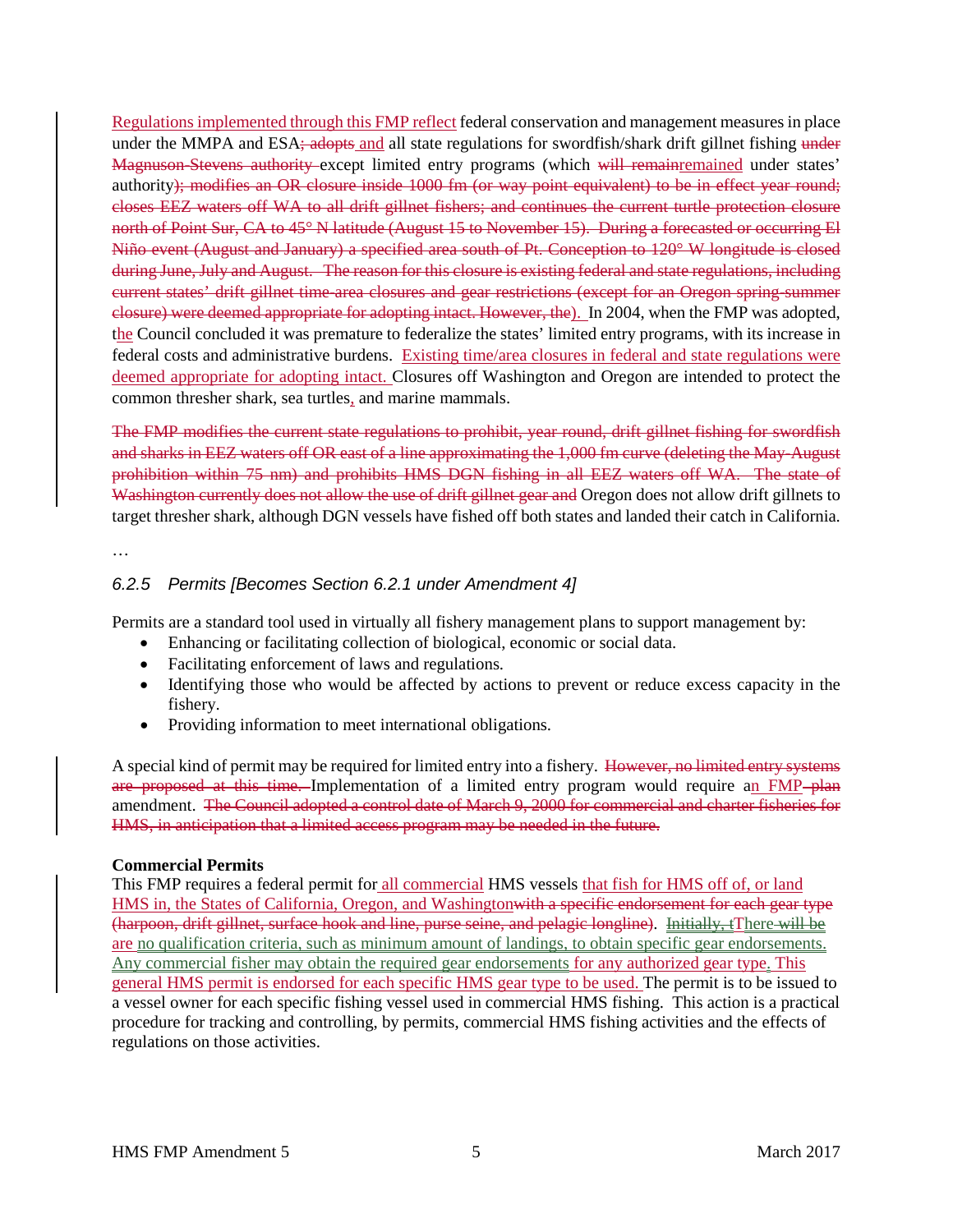For HMS vessels fishing with drift gillnet gear, a federal limited entry drift gillnet (DGN LE) permit is required in addition to a general HMS permit. These federal DGN LE permits are subject to the following conditions:

- DGN LE permits are issued to an individual, and a vessel must be specified on the permit.
- DGN LE permits are issued annually for the fishing year starting April 1 and ending March 31 of the following year.
- Upon publication of NMFS' final rule to establish the federal DGN permit, all California DGN permit holders would be eligible for a federal DGN permit. If a 2017-2018 state permit renewal application is not received by CDFW or postmarked by March 31, 2018, the permit holder will not be eligible to receive a 2018-2019 federal DGN permit.
- Thereafter, the deadline for receipt or postmark of a federal DGN permit renewal application would be April 30 of the fishing year (e.g., April 30, 2019 for the April 1, 2019 - March 31, 2020 fishing year).
- A DGN permit that has expired will not be renewed unless the permit owner requests reissuance by July 31 (three months after the renewal application deadline) and NMFS determines that failure to renew was proximately caused by illness, injury, or death of the permit owner. If the permit expires, it will be forfeited and NMFS will not reissue the permit to anyone.<sup>[3](#page-5-0)</sup>
- DGN LE permits can be transferred at most once every three fishing years. For the purpose of determining transfer eligibility, the fishing year starts April 1 and ends March 31 of the following year.
- DGN permits may be transferred to another individual only if the current permit holder has held the federal DGN LE permit for a minimum of three consecutive years (counted April 1 to March 31 of the following year). At the time of the establishment of the federal DGN LE permit system, the length of time an individual has held a California drift gillnet limited entry permit carries over (e.g., if an individual has held a California drift gillnet limited entry permit for 2 years, they are eligible to transfer the federal DGN LE permit after 1 year). Exceptions to this limitation on permit transfer may be made under the following circumstances:
	- o The permittee suffers from a serious illness or permanent disability that prevents the permittee from earning a livelihood from commercial fishing.
	- o If the permittee's heirs or estate submit a transfer request within six months of the permittee's death.
	- o Upon dissolution of marriage if the permit is held as community property.
- A permit holder may designate another individual to fish under their permit for up to 15 days per year; the substitute must hold a valid general HMS permit and comply with all other federal permitting requirements.

Regulations implementing the FMP establish the permitting system and set the terms and conditions for issuing a permit. Initially, there will be no qualification criteria, such as minimum amount of landings, to obtain specific gear endorsements. Any commercial fisher may obtain the required gear endorsements. The permits and endorsements are subject to sanctions, including revocation, as provided by Section 308 (g) of the Magnuson-Stevens Act. Permit requirements could be changed in the future under the framework procedures (Section 5.1). This permit program would not eliminate existing state permit or licensing requirements, or federal permits under the High Seas Fishing Compliance Act.

<span id="page-5-0"></span><sup>&</sup>lt;sup>3</sup> These renewal deadlines (April 30 and July 31) for the federal DGN permit differ from the state permit renewal deadlines but are consistent with procedures for other federal permits. Compared to the state DGN permit, the July 31 deadline imposes a shorter renewal window period and does not provide a mechanism to appeal for reinstatement in the event of a failure to renew.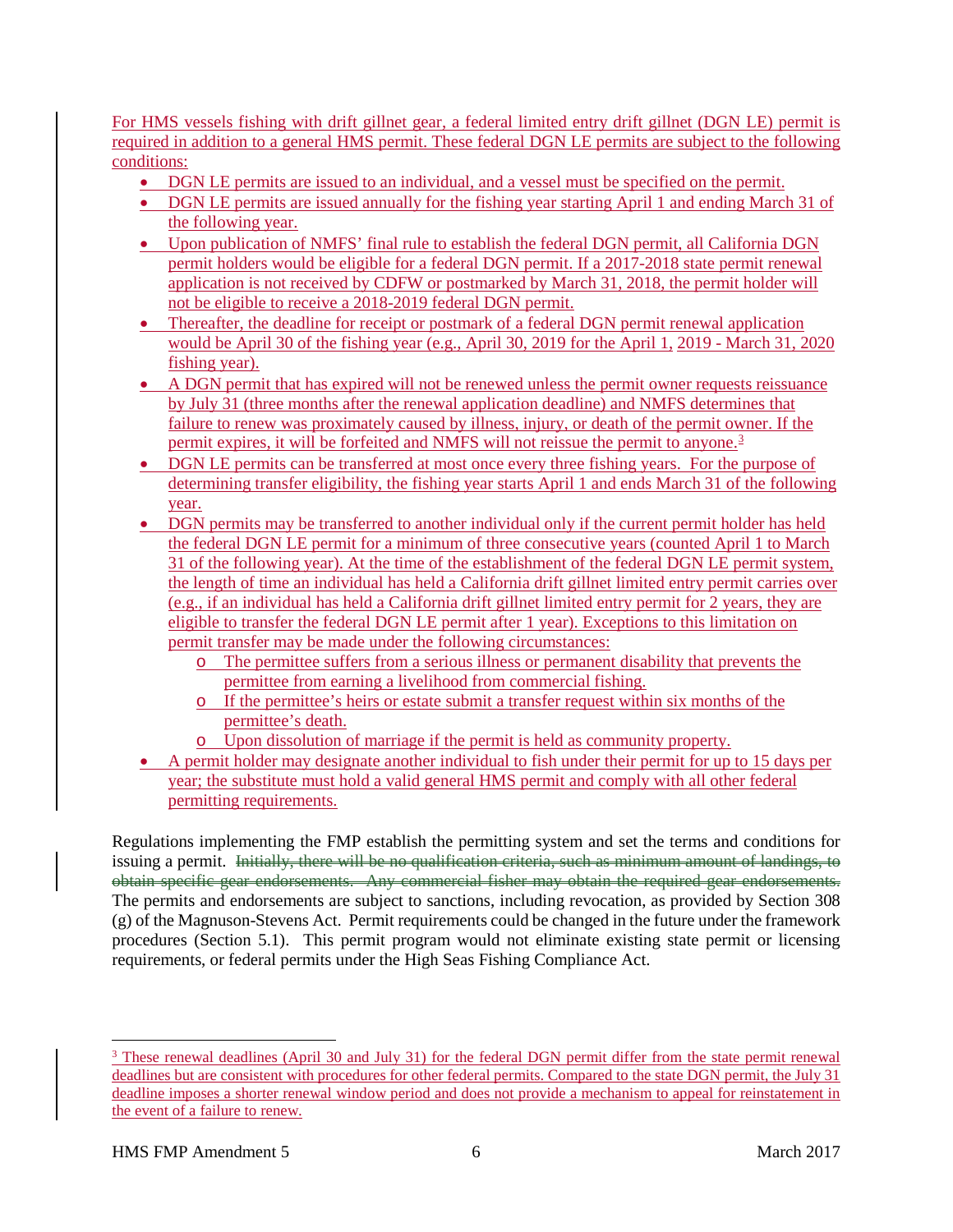### *6.2.6 Reporting Requirements [Becomes Section 6.2.2 under Amendment 4]*

The Magnuson-Stevens Act requires that FMPs specify the pertinent data which shall be submitted to the Secretary with respect to commercial, recreational, and charter fishing in the fishery, including, but not limited to, information regarding the type and quantity of fishing gear used, catch by species in numbers of fish or weight thereof, areas in which fishing was engaged in, time of fishing, number of hauls, and the estimated processing capacity of, and the actual processing capacity utilized by, United States fish processors (See.Section  $303(a)(5)$ ).

Catch, effort, and catch disposition data are critical for monitoring the fisheries, assessing the status of the stocks and fisheries, and evaluating the effectiveness of management. DataHistorically, data necessary for management of HMS havewere not been regularly or fully collected by state, federal and, or international agencies under existing provisionsorganizations. HMS reporting requirements for basic catch-effort and bycatch are inconsistent among the states and the federal government and do not cover all HMS fisheries operations or do not collect all data needed for stock and fishery monitoring. The NMFS requires logbooks under the High Seas Fishing Compliance Act for all vessels fishing outside the U.S. EEZ (purse seine, surface hook-and-line, longline) and the formats of the logs are tailored to the fishery-specific needs. But the logbook requirements do not extend to fisheries in the EEZ. Logbooks are required for specific fisheries by non-federal authorities: the IATTC (purse seine, baitboat), California (drift gillnet, harpoon, charter/party), Oregon (developmental gillnet, developmental longline). No other HMS reporting requirements exist in Washington or Oregon (although voluntary logbooks for various HMS fisheries are accepted).may be insufficient for stock and fishery monitoring. Various overlapping reporting requirements may apply to vessels fishing for HMS from the West Coast. Permitting under the High Seas Fishing Compliance Act, states, the IATTC, and the WCPFC all trigger reporting requirements that may vary across different fisheries. A uniform federal requirement for vessels catching HMS in the West Coast EEZ facilitates consistent reporting.

Current estimates indicate catch, effort and bycatch data are not captured for approximately 72% of the surface hook-and-line vessels fishing in the U.S. EEZ and an unknown percentage of the charter/party vessels operating from Oregon and Washington ports. In 2000, 28% of the estimated 710 surface hookand-line vessels fishing in the EEZ submitted logbooks. Currently 77% of the charter/party vessels coastwide submit logbooks. The remainder of the HMS fisheries report catch and effort and bycatch data in one format or another to some collecting authority with approximately 100% reporting rate. Not all currently collected data are available to PFMC on a timely basis or in a detailed format making contemporary monitoring of some HMS stocks and fisheries difficult or problematic. Bycatch/incidental catch reporting is not consistent among fisheries and will need revision upon adoption of this FMP. PacFIN does not capture catch and effort data (allowing CPUE to be estimated), which is fundamental for stock assessment and monitoring and needed for preparation of SAFE documents.

All three states have far offshore fishery regulations that require fishers to declare when they plan to fish on the high seas. These fishers are then allowed to fish outside the EEZ, but cannot fish inside the EEZ during the same trip. All three states have exceptions for albacore troll vessels. The FMP does not propose federal regulations addressing declarations, because the state requirements are adequate.

This FMP requires allAll commercial and recreational party or charter/CPFV fishing vessels tofishing for HMS must maintain and submit logbooks to NMFS. The original logbook form for each day of the fishing trip must be submitted to either NMFS or the appropriate state management agency. State or existing

…